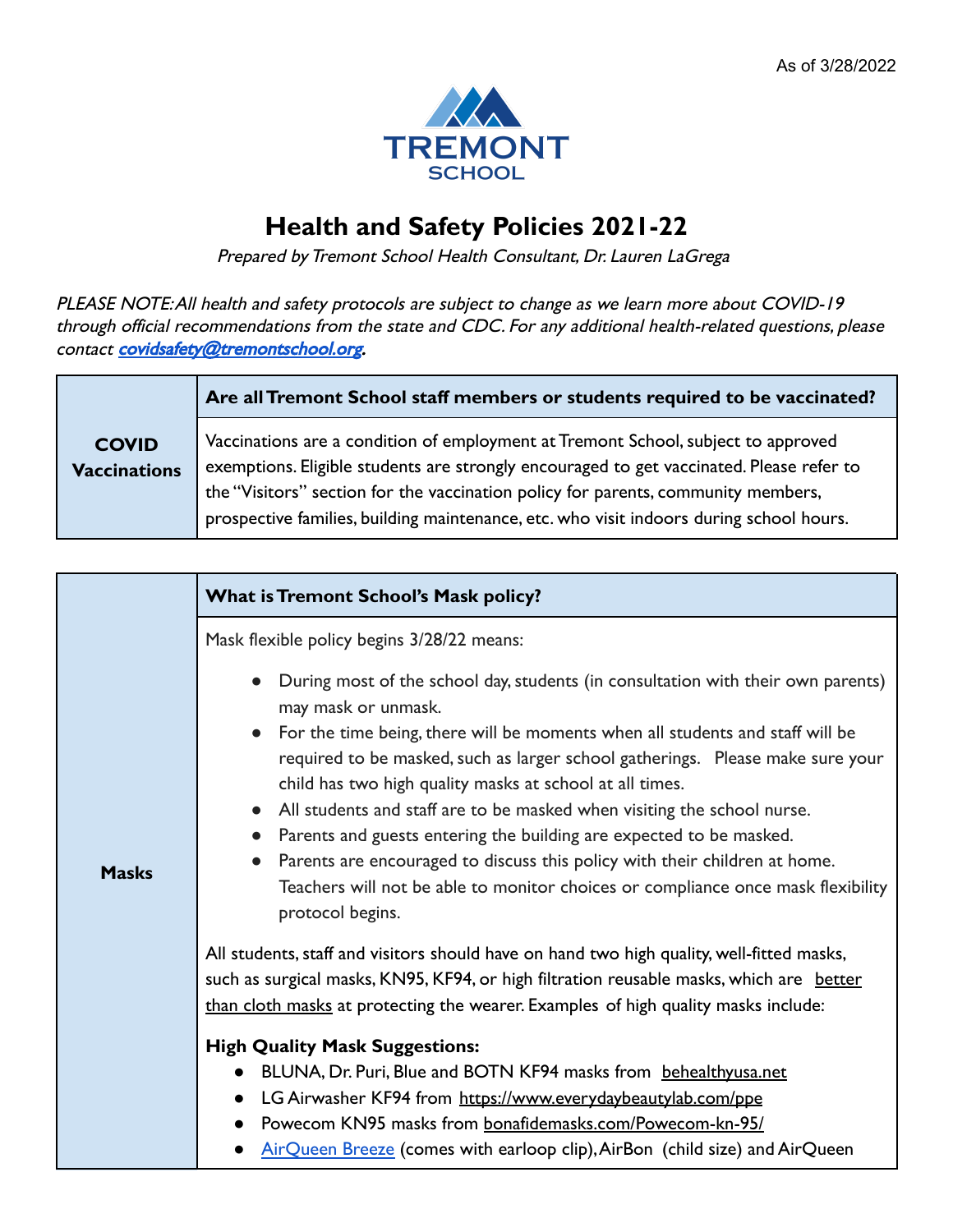

| • Printed masks from https://masklab.us/<br>• Flat masks from https://www.armbrustusa.com/<br>• Reusable high filtration masks<br>https://www.happymasks.com/.https://shopvida.com/products/protective-mask,<br>https://enro.com/ |
|-----------------------------------------------------------------------------------------------------------------------------------------------------------------------------------------------------------------------------------|
|-----------------------------------------------------------------------------------------------------------------------------------------------------------------------------------------------------------------------------------|

## **Will Tremont continue to participate in a pooled testing program?**

**COVID Testing** Yes.We will participate in the state's free Safety Check testing program, previously referred to as "pooled testing." For the safety of our community as a whole, we expect everyone to participate in this free, easy, on-campus testing weekly. We will also participate in the other forms of free testing offered by the state, including testing of symptomatic individuals and weekly home Rapid Antigen Testing. Individuals may not participate in any testing until signing a consent form or if they were diagnosed with COVID in the past 90 days.

| <b>Travel</b> | What are the current travel restrictions? Will I be able to travel out of state<br>without a test/quarantine?                                                                                                                                                                                                                                                                                                                                          |
|---------------|--------------------------------------------------------------------------------------------------------------------------------------------------------------------------------------------------------------------------------------------------------------------------------------------------------------------------------------------------------------------------------------------------------------------------------------------------------|
|               | Tremont will continue to follow the latest travel guidelines from the state and CDC. We<br>ask that all members of our community - both vaccinated and unvaccinated - review and<br>follow state and CDC travel guidance prior to booking any travel, as things can change.<br>Please refer to the CDC's Quick Reference Guide for Domestic Travel.                                                                                                    |
|               | Vaccinated: Both Massachusetts COVID-19 Travel Guidance and CDC Travel guidance<br>provide that "You do NOT need to get tested or self-quarantine if you are fully vaccinated<br>or have recovered from COVID-19 in the past 3 months. You should still follow all other<br>travel recommendations."                                                                                                                                                   |
|               | Unvaccinated: Tremont asks unvaccinated people to follow the CDC recommendations<br>and obtain a viral test 3-5 days after travel and self-quarantine for a full 5 days after travel.<br>Please give Tremont at least one week's notice prior to travel that triggers testing and/or<br>quarantine. To return to school on day 6 after travel, you must be asymptomatic AND<br>email negative test results to covidsafety@tremontschol.org in advance. |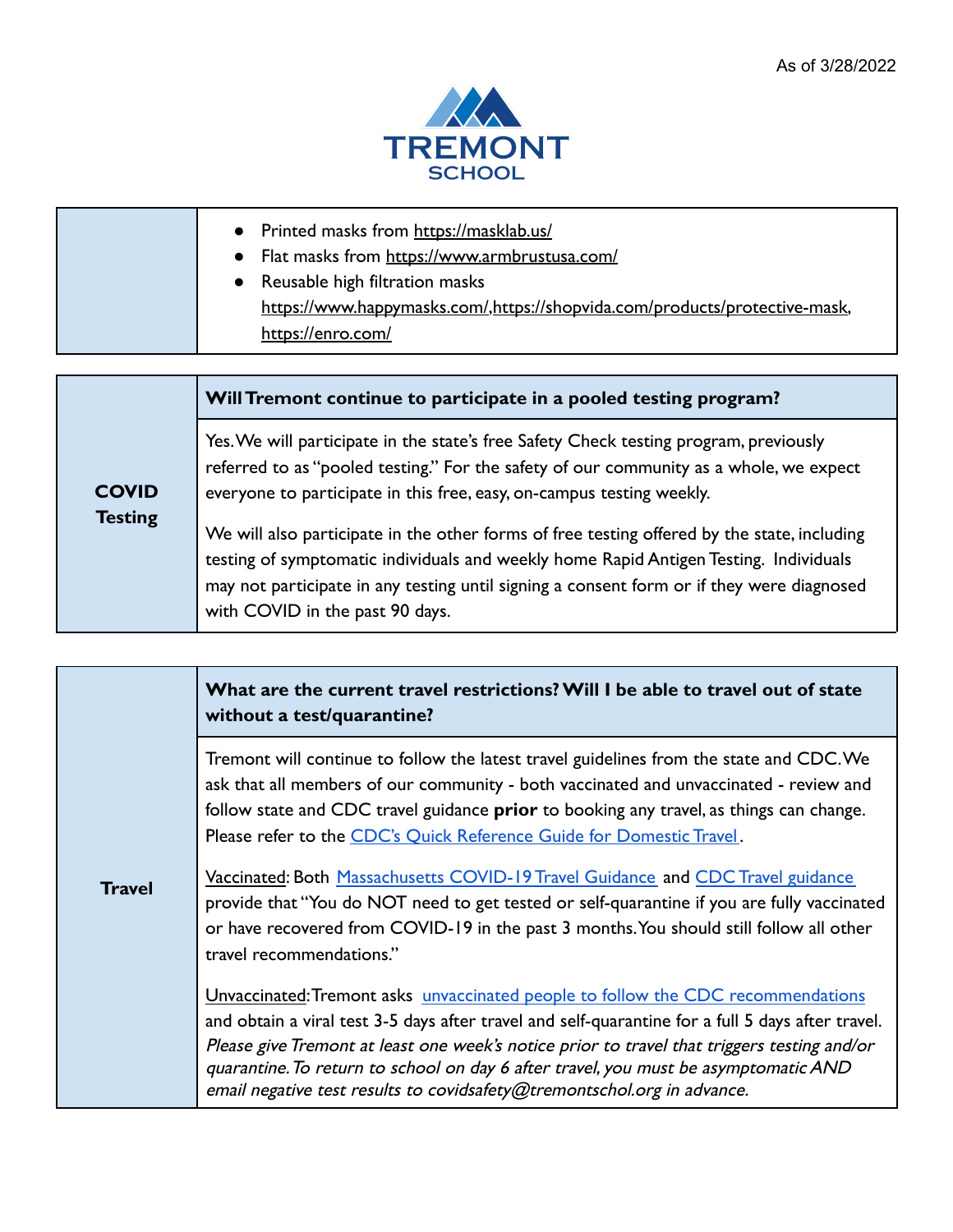

|                 | If a student/staff member is sick and experiencing symptoms, such as fever,<br>cough, runny nose, what should they do?                                                                                                                                                                                                                                                                                                                                                                                                                                                                                                                                                                                                                          |
|-----------------|-------------------------------------------------------------------------------------------------------------------------------------------------------------------------------------------------------------------------------------------------------------------------------------------------------------------------------------------------------------------------------------------------------------------------------------------------------------------------------------------------------------------------------------------------------------------------------------------------------------------------------------------------------------------------------------------------------------------------------------------------|
|                 | If any student or staff regardless of vaccination status: (1) has symptoms as listed below<br>OR (2) answers "Yes" to any of the screening questions, they should remain home and<br>contact their personal health care provider for evaluation and testing.                                                                                                                                                                                                                                                                                                                                                                                                                                                                                    |
| <b>Symptoms</b> | Symptomatic students/staff must provide a negative COVID-19 PCR test and be fever free<br>for 24 hours without fever-reducing medicine in order to return to school. A negative<br>rapid antigen test is not sufficient for symptomatic people (even if vaccinated) and must<br>be confirmed with a PCR/NAAT test. See CDC flow chart here.                                                                                                                                                                                                                                                                                                                                                                                                     |
|                 | Tremont will no longer require a daily health check Google Form to be filled out by each<br>staff member or student. We trust as a community that parents and staff will remain<br>vigilant and refrain from sending sick children to school or coming to work while<br>experiencing symptoms of COVID-19.                                                                                                                                                                                                                                                                                                                                                                                                                                      |
|                 | I. CDC COVID-19 Symptom List:<br>Fever (100.0° Fahrenheit or higher), chills, or shaking chills<br>$\bullet$<br>Difficulty breathing or shortness of breath<br>$\bullet$<br>New loss of taste or smell<br>Muscle aches or body aches<br>$\bullet$<br>Cough (not due to other known cause, such as chronic cough)<br>$\bullet$<br>Sore throat, when in combination with other symptoms<br>$\bullet$<br>Nausea, vomiting, or diarrhea, when in combination with other symptoms<br>Headache, when in combination with other symptoms<br>$\bullet$<br>Fatigue, when in combination with other symptoms<br>$\bullet$<br>Nasal congestion or runny nose (not due to other known causes, such as allergies)<br>when in combination with other symptoms |
|                 | 2. Screening Questions (stay home if any are "Yes"):<br>Has staff/student been diagnosed with COVID-19 in the past 10 days?<br>$\bullet$<br>Has staff/student been identified as a Close Contact and asked to quarantine?<br>Has staff/student been directed by your local health department to self-quarantine<br>in the past 14 days?<br>Does staff/student have a COVID-19 test pending (other than test done at school)?                                                                                                                                                                                                                                                                                                                    |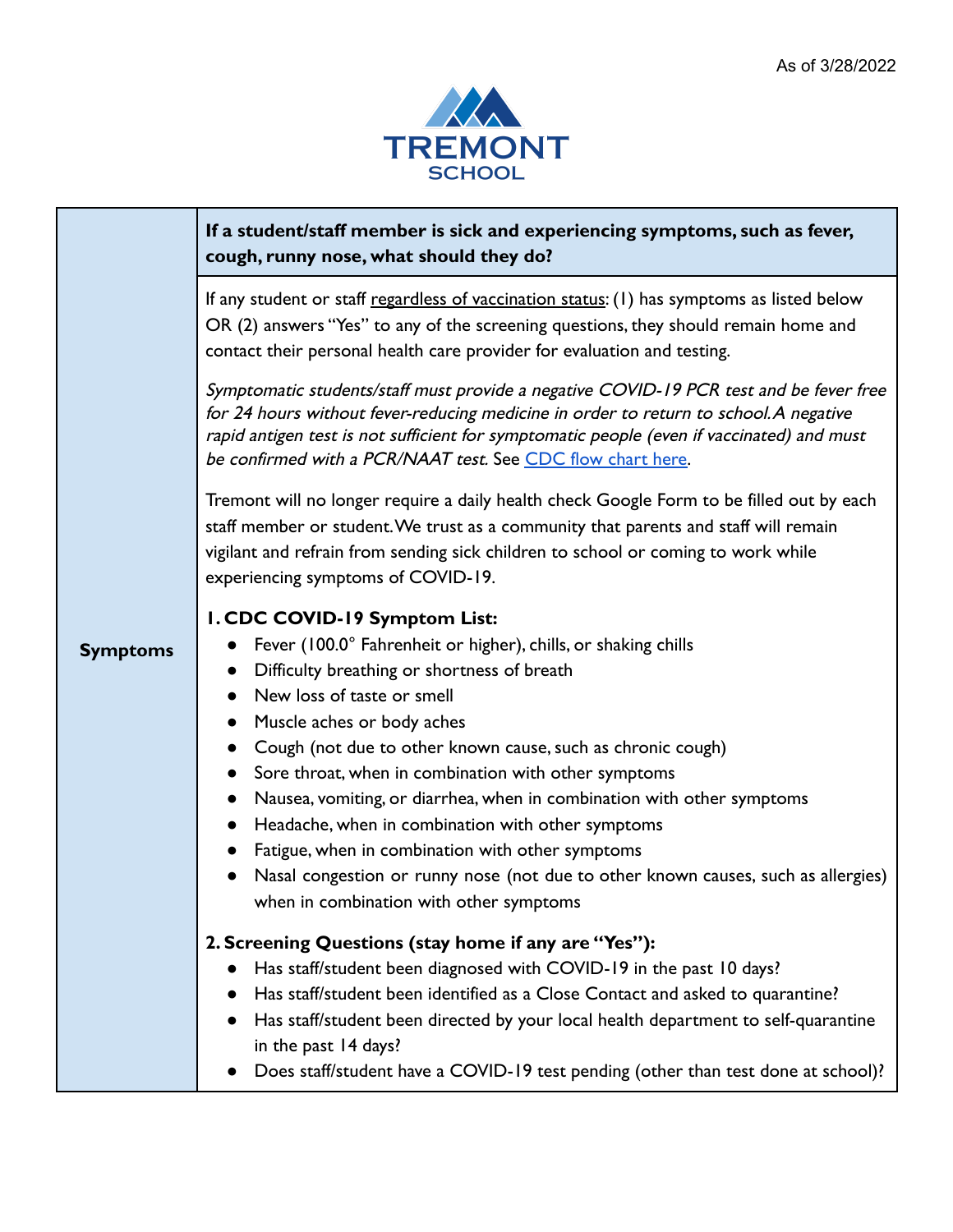

|                      | If a student/staff test positive for COVID-19, when can they return to school?                                                                                    |
|----------------------|-------------------------------------------------------------------------------------------------------------------------------------------------------------------|
|                      | • All individuals (regardless of vaccination status) who test positive for COVID-19<br>must isolate for a minimum of 10 days after symptom onset or date of test. |
| <b>Student/Staff</b> | • Please notify Tremont immediately of your diagnosis so we can begin contact                                                                                     |
| <b>Test COVID</b>    | tracing by emailing covidsafety@tremontschool.org.                                                                                                                |
| <b>Positive</b>      | • Return to school will be based on a minimum of 10 days of isolation time and your<br>symptoms have improved.                                                    |
|                      | • Repeat testing prior to return to school is not recommended.                                                                                                    |
|                      | Please do not participate in pooled testing programs for at least 90 days after a<br>positive test.                                                               |

т

|                                 | How do I know if I'm a "close contact"?                                                                                                                                                                                                                                                                                                                                                                                                                                                                                                                                                                                                                                                                                                                                                                         |
|---------------------------------|-----------------------------------------------------------------------------------------------------------------------------------------------------------------------------------------------------------------------------------------------------------------------------------------------------------------------------------------------------------------------------------------------------------------------------------------------------------------------------------------------------------------------------------------------------------------------------------------------------------------------------------------------------------------------------------------------------------------------------------------------------------------------------------------------------------------|
| <b>Close</b><br><b>Contacts</b> | Close contacts are defined as individuals who have been within 6 feet of a COVID-19<br>positive individual while indoors, for at least 15 minutes during a 24-hour period. All<br>students, staff, visitors and volunteers identified as close contacts must test<br>and quarantine unless they qualify for one of 3 exemptions.                                                                                                                                                                                                                                                                                                                                                                                                                                                                                |
|                                 | Please note that the at-risk exposure time begins 48 hours prior to symptom onset (or<br>time of positive test if asymptomatic) and continues until the time the COVID-19 positive<br>individual is isolated.                                                                                                                                                                                                                                                                                                                                                                                                                                                                                                                                                                                                   |
|                                 | <b>Exemptions from testing and quarantine:</b>                                                                                                                                                                                                                                                                                                                                                                                                                                                                                                                                                                                                                                                                                                                                                                  |
|                                 | Vaccinated and Asymptomatic close contacts: Individuals who are asymptomatic<br>and fully vaccinated are exempt from testing and quarantine response protocols.<br>Classroom close contact, minimum 3' distance: An individual who is exposed to a<br>COVID positive individual in the classroom while both individuals were masked<br>AND spaced at least 3 feet apart at all times, is exempt from testing and quarantine<br>response protocols.<br>• Close contacts who have had COVID-19 within the past 90 days: An individual who<br>has been previously diagnosed with COVID-19 and then becomes a close contact<br>of someone with COVID-19 is exempt from testing and quarantine response<br>protocols if:<br>The exposure occurred within 90 days of the onset of their own illness AND<br>$\bigcirc$ |
|                                 | They recovered and remain without COVID-19 symptoms.<br>$\circ$                                                                                                                                                                                                                                                                                                                                                                                                                                                                                                                                                                                                                                                                                                                                                 |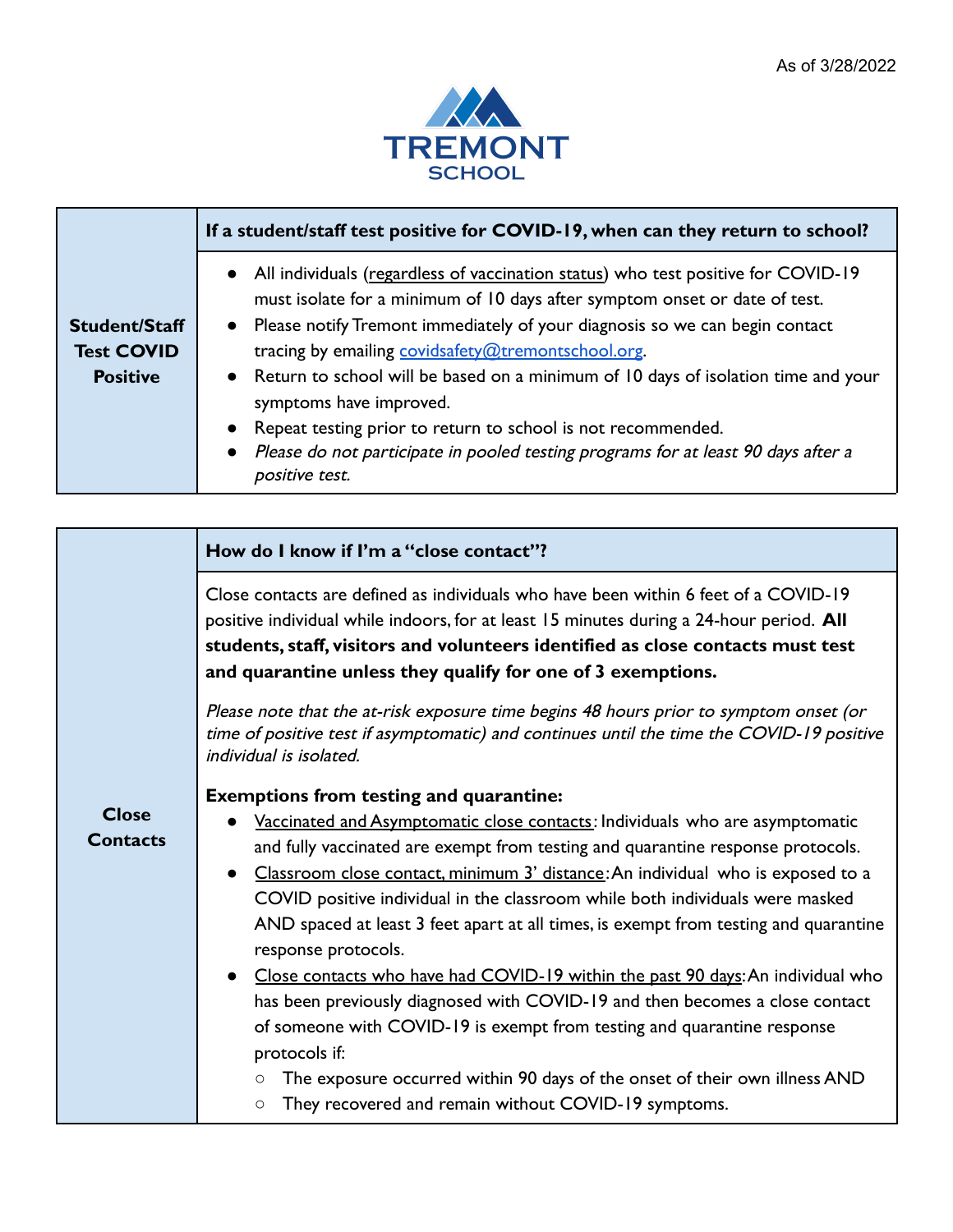

|                                                                                      | I am a "close contact" - what do I need to do?                                                                                                                                                                                                                                                                                                                                                                                                                                                                                                                                                                                                                                                                                                                                                                                                                                                                                                                                        |
|--------------------------------------------------------------------------------------|---------------------------------------------------------------------------------------------------------------------------------------------------------------------------------------------------------------------------------------------------------------------------------------------------------------------------------------------------------------------------------------------------------------------------------------------------------------------------------------------------------------------------------------------------------------------------------------------------------------------------------------------------------------------------------------------------------------------------------------------------------------------------------------------------------------------------------------------------------------------------------------------------------------------------------------------------------------------------------------|
| <b>Test and</b><br>Quarantine<br><b>Rules for</b><br><b>Close</b><br><b>Contacts</b> | <u>I am Unvaccinated/Asymptomatic:</u><br>Quarantine at home for at least 5 days from the date of exposure<br>Return to school on day 6, as long as you:<br>$\circ$ Are asymptomatic<br>Wear masks in school at all times, other than when eating or drinking.<br>When you cannot be masked (i.e., when eating or drinking) you should<br>maintain 3 feet of distance from other individuals to the extent feasible.<br>Monitor for symptoms through day 14, and self-isolate at home if<br>symptoms develop<br>Take a COVID test (PCR) on day 5 or later with negative result<br>$\circ$<br>I am Fully Vaccinated/Asymptomatic:<br>Return to school immediately.<br>Monitor for symptoms and stay home and get tested if you experience symptoms<br>Wear masks in school at all times, other than when eating or drinking.<br>Take a COVID test (PCR) on day 5 or later with negative result<br>Monitor for symptoms through day 14, and self-isolate at home if symptoms<br>develop |

|               | What if my child has COVID-19 related absences from symptoms, illness, or<br>quarantine? Can they participate in the class virtually? |
|---------------|---------------------------------------------------------------------------------------------------------------------------------------|
| Learning      |                                                                                                                                       |
| <b>During</b> | Yes, but in a limited capacity. Students with minimal or no symptoms but are asked to                                                 |
| <b>COVID</b>  | quarantine or isolate due to COVID-19 will be given some access to remote learning.                                                   |
| Quarantine    | This option will not be available for other absences such as vacations. We ask that                                                   |
|               | parents/students work directly with their student's advisor should virtual participation be                                           |
|               | necessary.                                                                                                                            |

|                                      | What is Tremont's plan for physical distancing at school?                                                                                                                                                                                                                                      |
|--------------------------------------|------------------------------------------------------------------------------------------------------------------------------------------------------------------------------------------------------------------------------------------------------------------------------------------------|
| <b>Physical</b><br><b>Distancing</b> | We will do our best to maintain six foot physical distances when eating indoors. We<br>encourage all students to eat outdoors as weather permits. Tremont will strive to keep<br>students at a minimum of 3 feet apart during classes to minimize the need for contact<br>tracing and testing. |